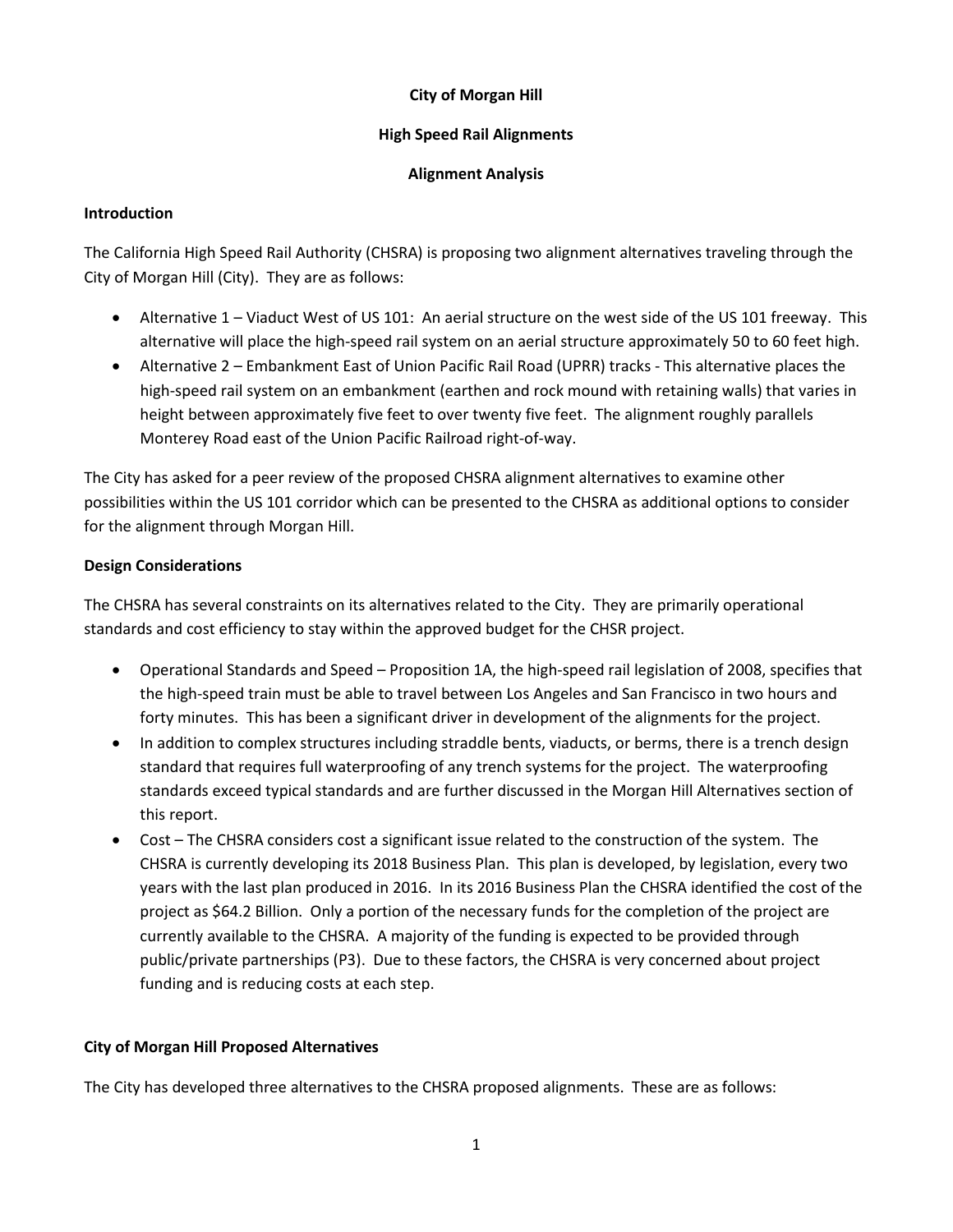- Viaduct in the Median of the US 101 Freeway: This alternative joins the CHSRA proposed corridor south of Morgan Hill, traverses into the median of the US 101 freeway, then crosses back over the freeway to join the CHSRA proposed corridor north of Morgan Hill.
- Trench Adjacent to the West Side of the US 101 Freeway: This alternative places the high-speed rail system into a trench adjacent to the US 101 freeway. The alignment is in the same proximity as Alternative 1 proposed by the CHSRA.
- Viaduct with Straddle bents, and Pergola structures straddling the US 101 Freeway: This alternative crosses the US 101 freeway on a curve, runs along the eastern edge of the freeway, then crosses back over to meet the CHSRA proposed corridor north of Morgan Hill.

There are several pros and cons of each alternative which are discussed further below.

# **City of Morgan Hill Alternative Discussion**

# 1. Viaduct in the median of the US 101 freeway

This alternative places the high-speed rail structure completely within the median of the US 101 freeway in the vicinity of Morgan Hill (se[e Figure 1\)](#page-1-0). This alignment cannot continue down the median south of Morgan Hill due to the proximity to the San Marin Airport and the associated runway protection zone. In addition, this



*Figure 1: Railroad Viaduct on Median Source Google Images*

alternative is within a footprint that has not been studied by the CHSRA. This alternative is not compatible with Variation 1 of the Caltrans US-101 Express Lanes Project.

The maximum design speed for this alternative is 100 mph. The CHSRA is required to meet travel time constraints which will not be met with this speed. Because of this, the alternative will most likely not be acceptable to the CHSRA. In addition, Caltrans has completed a Project Study Report (PSR) on the US-101 Express Lanes Project. This is the widening of the US-101 freeway to add High Occupancy Toll (HOT) lanes. This widening will be within the Caltrans right-of-way in space currently part of the wide center median as well as the eastern

<span id="page-1-0"></span>and western shoulders. There are two design variations of this widening. Variation 1 calls for a 4-foot median which would not allow the addition of viaduct support structures.

# 2. Trench adjacent to the west side of the US 101 freeway

The trench alternative is placed in roughly the same location as the viaduct proposed by the CHSRA in Alternative 1 on the west side of the US 101 freeway. The design speed is 200 mph, which will meet the speed goal for CHSRA. This alternative places the structure below grade (se[e Figure 2\)](#page-2-0). Fencing and walls will be visible from street level. This alternative will reduce the visibility of the rail system throughout Morgan Hill. With the alternative located in the same footprint as Alternative 1, additional environmental studies, other than